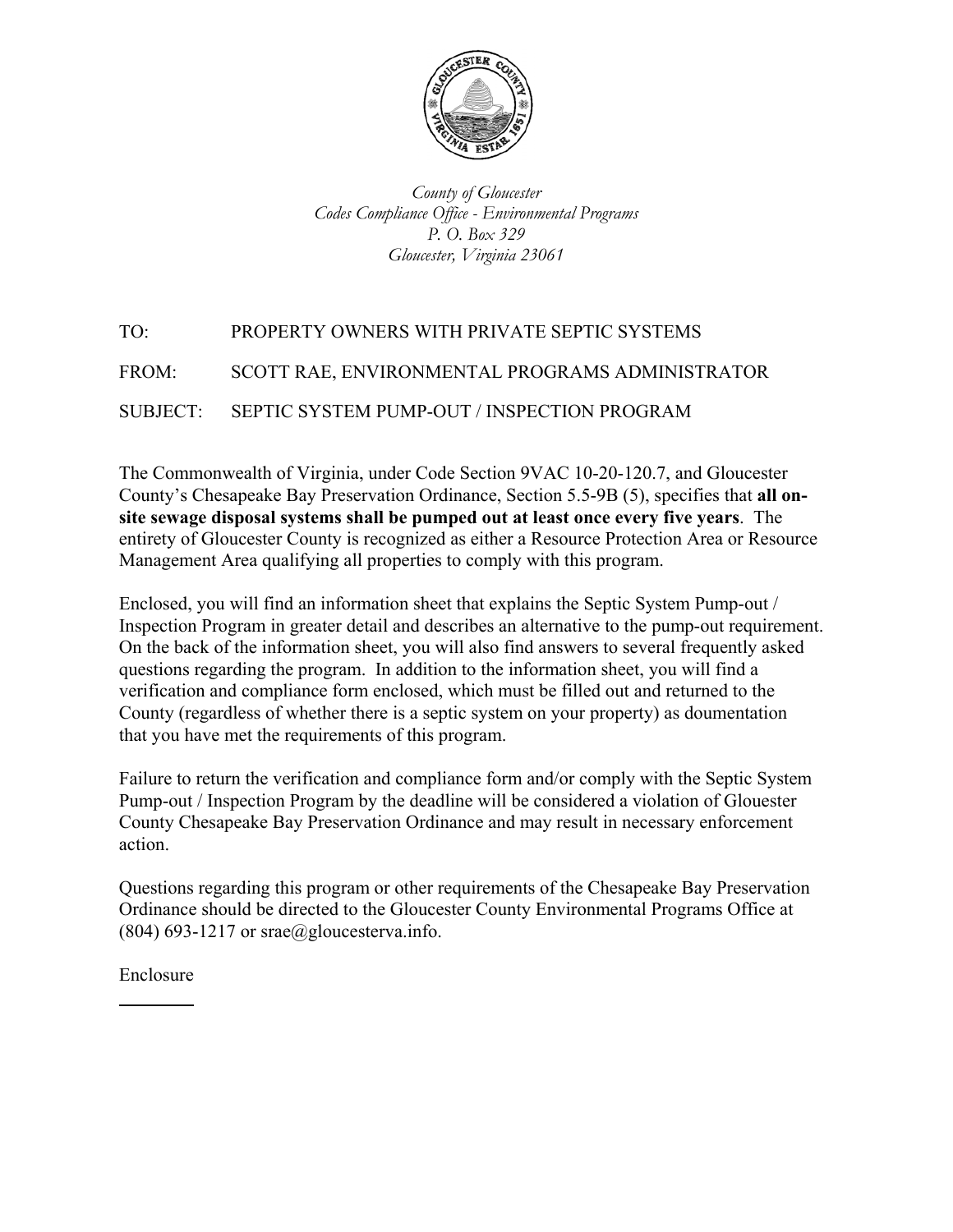## **GLOUCESTER COUNTY, VIRGINIA SEPTIC SYSTEM PUMP-OUT / INSPECTION PROGRAM**

The Gloucester County Environmental Programs Division, as required by the Commonwealth of Virginia under Code Section 9VAC 10-20-120.7 and in accordance with Section 5.5-9B (5) of the County's Chesapeake Bay Preservation Ordinance, has initiated a notification and enforcement program requiring that all on-site sewage disposal systems (septic systems) be pumped out at least once every five (5) years. Septic system owners may elect, as an alternative to this pump-out requirement, to submit documentation from a licensed sewage handler explaining that the system has been inspected, is functioning properly, and does not need to be pumped out.

In implementing this program, efforts have been made to only notify the owners of property believed to contain an on-site sewage disposal system (septic system). Once initially contacted, septic system owners will be re-notified on a recurring basis (once every five (5) years) regarding their need to comply with this program.

Affected property owners must have their septic system pumped out by a licensed sewage handler (or exercise the inspection alternative) and return the attached verification and compliance form to the Gloucester County Environmental Programs Office.

## **Verification and Compliance Form**

The attached Septic System Pump-out / Inspection Verification and Compliance Form must be filled out, signed, and returned to the following address:

> Gloucester County Environmental Programs Office P. O. Box 329 Gloucester, Virginia 23061

In order to verify that your septic system has been pumped out, please attach a copy of the pump-out receipt and/or cancelled check made out to the licensed sewage handler who performed the pump-out.

If you have chosen to have your septic system inspected by a licensed sewage handler as an alternative to having the system pumped-out, please submit a copy of the inspection receipt and the enclosed verification and compliance documentation signed by the licensed sewage handler verifying that the system "has been inspected, is functioning properly, and does not need to be pumped out."

## **Contact Information**

Questions regarding the Septic System Pump-out / Inspection Program should be directed to the Gloucester County Environmental Programs Office at (804) 693-1217 or srae@gloucesterva.info.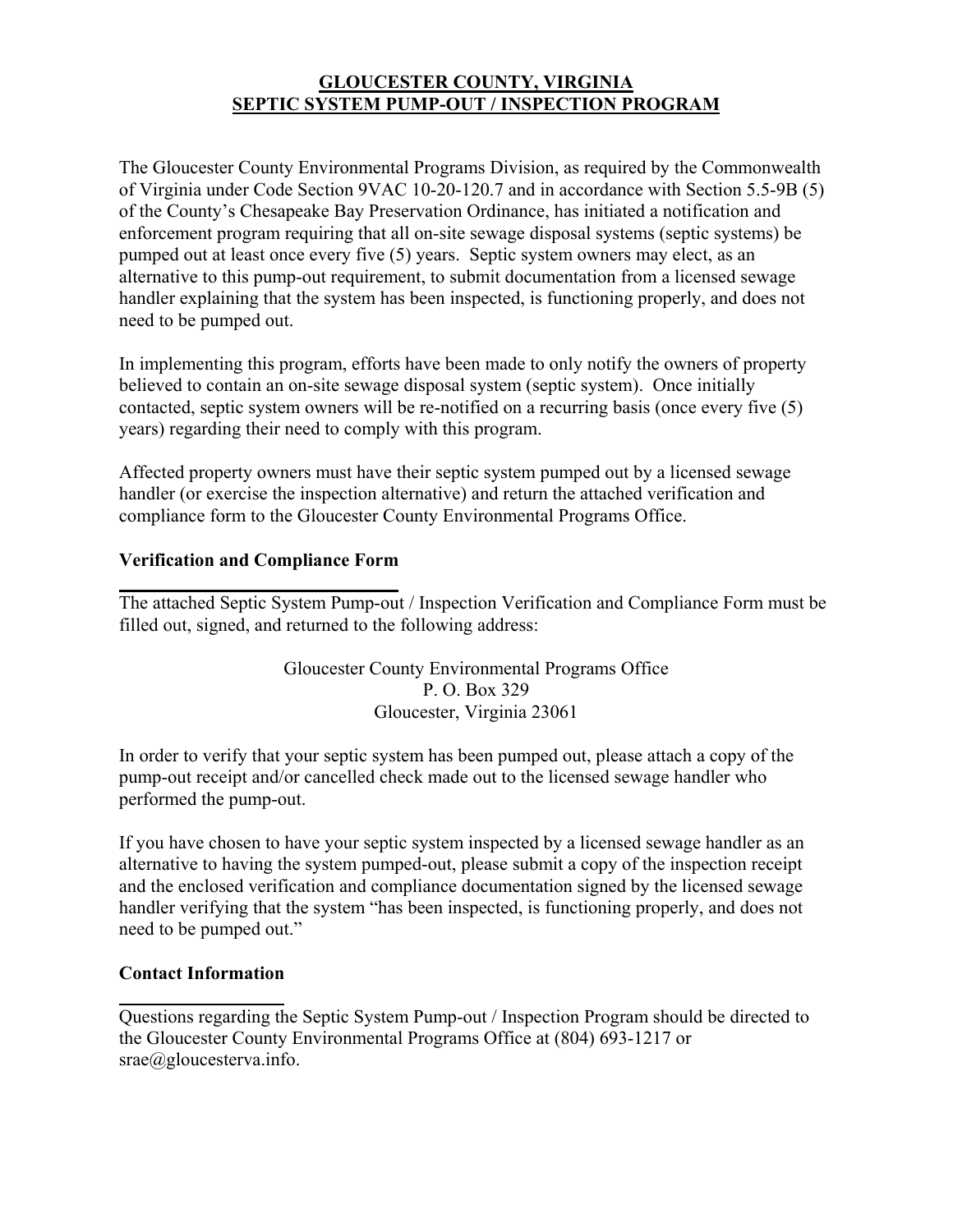#### **GLOUCESTER COUNTY, VIRGINIA SEPTIC SYSTEM PUMP-OUT / INSPECTION PROGRAM**

## **VERIFICATION AND COMPLIANCE FORM**

**This form must be completed and returned to the Gloucester County Environmental Programs Office, P. O. Box 329, Gloucester, Virginia 23061.**

|         |                                                                                                                                                                                                                                                                                                                                                                                                               | MAP: |
|---------|---------------------------------------------------------------------------------------------------------------------------------------------------------------------------------------------------------------------------------------------------------------------------------------------------------------------------------------------------------------------------------------------------------------|------|
| Address |                                                                                                                                                                                                                                                                                                                                                                                                               | RPC: |
|         | City, State, Zip                                                                                                                                                                                                                                                                                                                                                                                              |      |
|         | Verification                                                                                                                                                                                                                                                                                                                                                                                                  |      |
|         | 1. Is there a septic system located on your property? ______ Yes ______ No<br>If the answer is No, STOP here, sign and date the form, and return it to the Gloucester<br><b>County Environmental Programs Office.</b>                                                                                                                                                                                         |      |
|         | 2. Is there more than one septic system located on your property? Yes No<br>If the answer is Yes, make copies of this form and complete one copy for each system.                                                                                                                                                                                                                                             |      |
|         | Compliance                                                                                                                                                                                                                                                                                                                                                                                                    |      |
|         | 3. Date of septic system pump-out:<br>If you have chosen to have your system inspected as an alternative to pump-out, answer<br>"not applicable."                                                                                                                                                                                                                                                             |      |
|         | 4. Has the septic system been inspected by a licensed sewage handler as an alternative to pump-out?<br>$\frac{\ }{}$ Yes $\frac{\ }{}$ No                                                                                                                                                                                                                                                                     |      |
|         | If Yes, has the licensed sewage handler determined that the system is functioning properly and does<br>not need to be pumped out? Yes<br>No.                                                                                                                                                                                                                                                                  |      |
|         | Documentation                                                                                                                                                                                                                                                                                                                                                                                                 |      |
|         | If the septic system has been pumped-out, please attach a copy of the pump-out receipt and/or cancelled<br>check made out to the licensed sewage handler who performed the pump-out.                                                                                                                                                                                                                          |      |
|         | If the septic system has been inspected by a licensed sewage handler as an alternative to pump-out,<br>please attach a copy of the pump-out receipt and/or cancelled check made out to the licensed sewage<br>handler who performed the pump-out. Have the licensed sewage handler sign below verifying that the<br>system "has been inspected, is functioning properly, and does not need to be pumped out." |      |

Property Owner Date

\_\_\_\_\_\_\_\_\_\_\_\_\_\_\_\_\_\_\_\_\_\_\_\_\_\_\_\_\_\_\_\_\_\_\_\_\_\_\_\_\_\_\_\_\_\_\_\_\_\_\_\_\_\_\_\_\_\_ \_\_\_\_\_\_\_\_\_\_\_\_\_\_\_\_\_\_\_\_

\_\_\_\_\_\_\_\_\_\_\_\_\_\_\_\_\_\_\_\_\_\_\_\_\_\_\_\_\_\_\_\_\_\_\_\_\_\_\_\_\_\_\_\_\_\_\_\_\_\_\_\_\_\_\_\_\_\_ \_\_\_\_\_\_\_\_\_\_\_\_\_\_\_\_\_\_\_\_